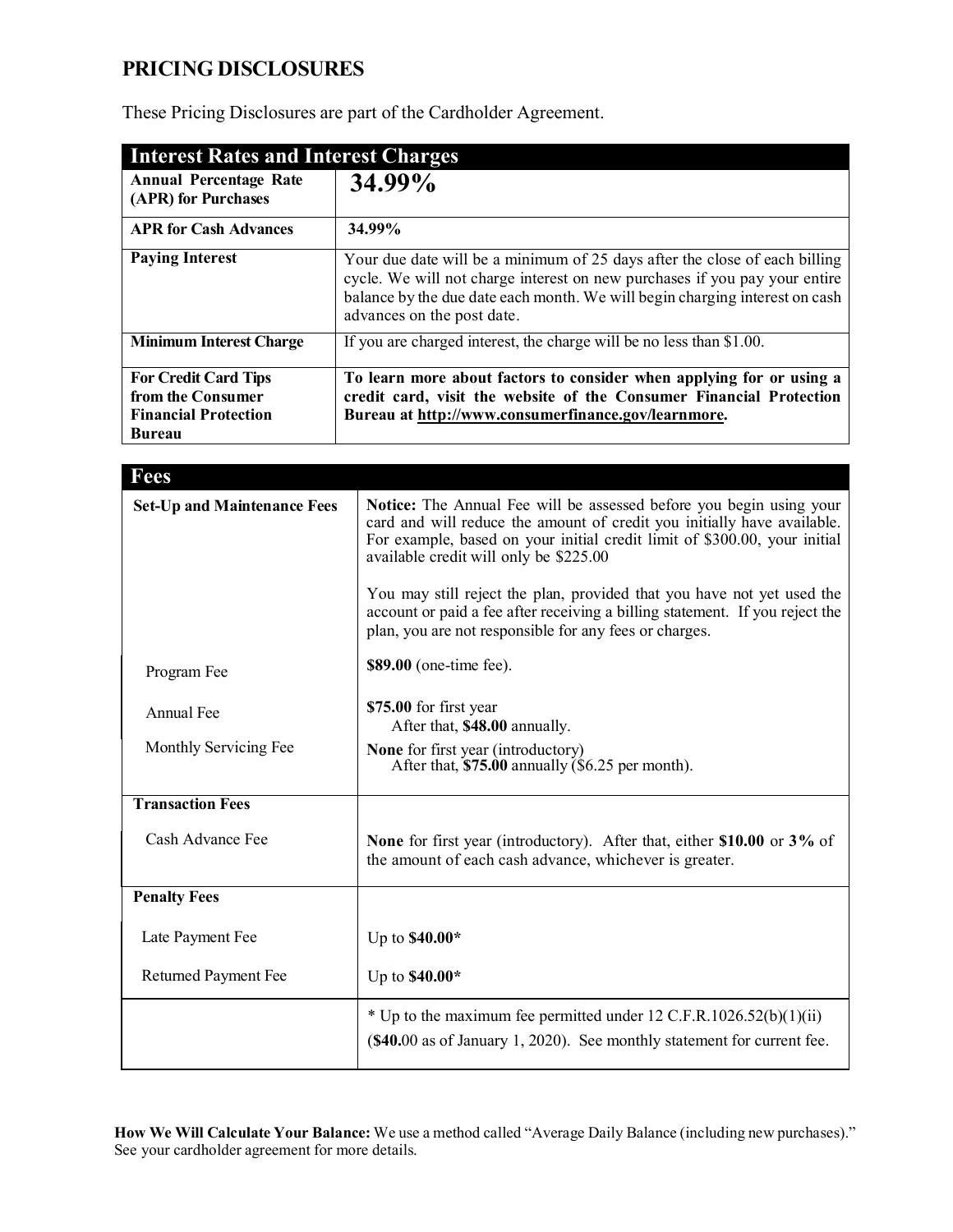**Billing Rights**: Information on your rights to dispute transactions and how to exercise those rights is included in the cardholder agreement and on the back of your monthly billing statement.

# **Additional Information Regarding Program Fee**

We require a one-time up front Program Fee of \$89.00 to be paid in full before your Account is opened. You have 60 days to pay the Program Fee once you are approved. Once we have received and processed your payment of the Program Fee, your Account will be opened and you may activate and begin using your Card. Refer to the Section entitled "Refund Disclosure" for additional information.

## **Additional Information Regarding Interest Charges and Other Fees**

Your Account is subject to the following Interest Charges and Fees, each of which will be charged to your Account as a Purchase for the purpose of calculating Interest Charges:

#### **Interest Charges:**

**Paying Interest Charges.** You agree to pay us Interest Charges on your Account as described herein. Subject to any grace period for new Purchases as described in the next section, Interest Charges will be imposed beginning the date a Purchase or Cash Advance is posted to your Account and will continue to accrue until payment is posted.

**How to Avoid Paying Interest Charges on New Purchases (Grace Period).** If you paid the New Balance on your prior monthly billing statement by the due date shown on that billing statement, we will not impose any Interest Charges on new Purchases, or any portion of a new Purchase, paid by the due date on your current monthly billing statement (which will be at least 25 days from the billing cycle closing date). New Purchases are Purchases that first appear on your current billing statement. Cash Advances are subject to Interest Charges from the date the transaction is posted to your Account. Unlike Purchases, this means there is no time in which you can pay the balance of Cash Advances in order to completely avoid Interest Charges on Cash Advances.

**Daily Periodic Rate and Corresponding ANNUAL PERCENTAGE RATE (APR).** Interest Charges for Purchases and Cash Advances are calculated at a daily periodic rate of 0.09585%, which is a corresponding **ANNUAL PERCENTAGE RATE (APR)** of 34.99%. We calculate the daily periodic rate by dividing the APR by 365. **Subject to any grace period, the APR applied to Purchases will be applied to Fees assessed to your Account.**

**How We Calculate Interest Charges** – We use the **Average Daily Balance Method (Including New Purchases)** to calculate the Interest Charges for each billing cycle. We calculate the **Interest Charges** separately on the Purchase balance and the Cash Advance balance that is subject to an APR. We figure the Interest Charges on the Purchase balance and Cash Advance balance by multiplying the **Average Daily Balance** for each balance by the **Daily Periodic Rate** that applies to that balance. We then multiply that amount by the number of days in the billing cycle. The result is the **Interest Charges** for that balance.

**How We Calculate Average Daily Balance** – We calculate the **Daily Balance** as follows: (1) we take the previous day's balance (which may include unpaid interest), (2) add new Purchases (including Fees and other charges) to the Purchase balance and Cash Advances to the Cash Advance balance, (3) add any interest accrued on the previous day's balance (this results in daily compounding of interest), and (4) subtract any payments or credits as of the date posted to your Account, and any other adjustments as of the day they are credited to your Account. We figure the **Average Daily Balance** (shown as the Balance Subject to Interest Rate on your statement) separately for Purchases and Cash Advances for each billing cycle. We do this by (A) adding up the **Daily Balances** for each balance type, and (B) dividing the result for each balance type by the number of days in the billing cycle. This gives us the **Average Daily Balance**. If a **Daily Balance** is negative, we treat it as zero.

**Minimum Interest Charge.** In any month in which an Interest Charge is due, if that Interest Charge is less than \$1.00, we may charge you a minimum Interest Charge of \$1.00. Notwithstanding the foregoing, during the first 12 months your Account is open, any Interest Charges assessed on your Account will be equal to the actual accrued interest.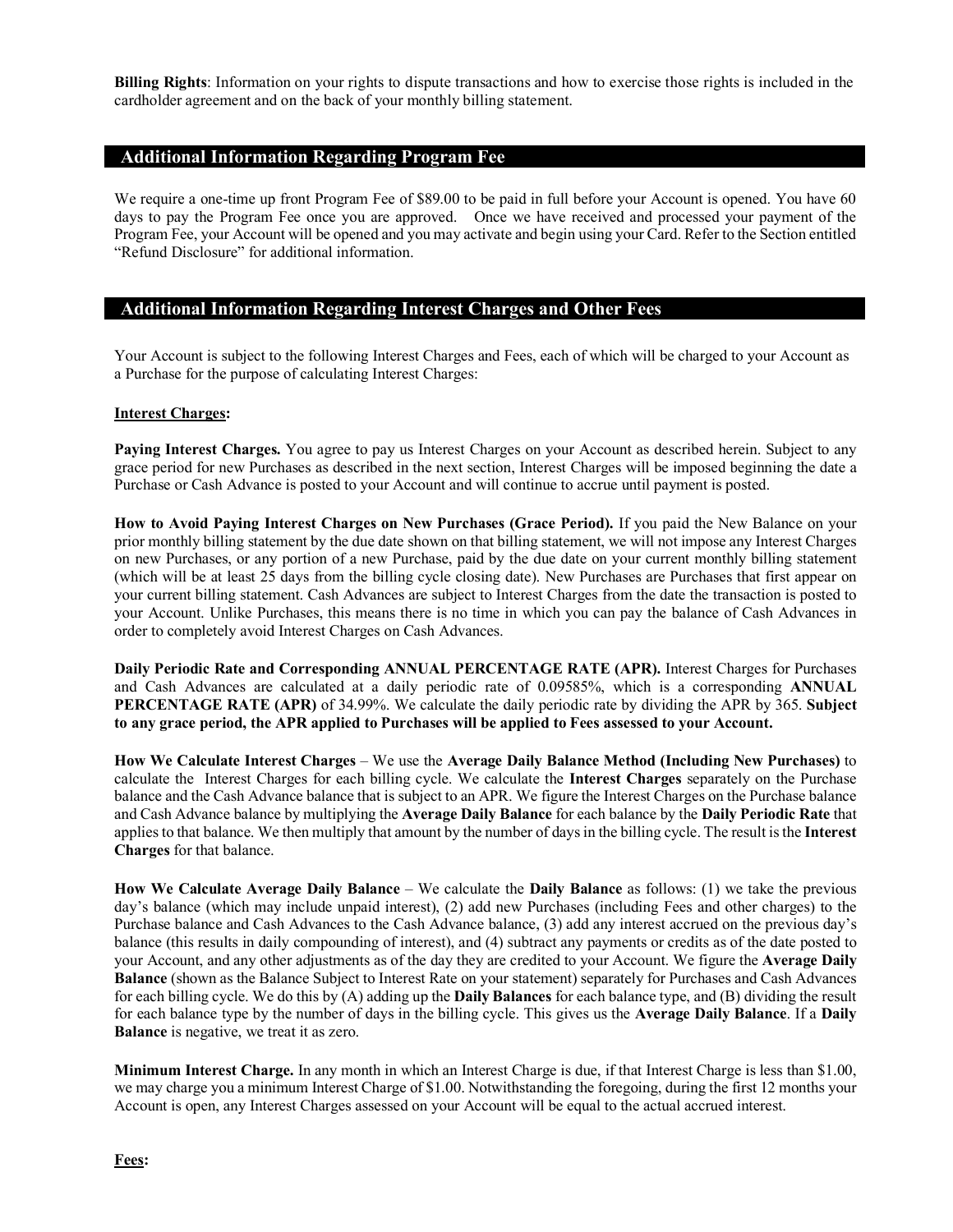**Annual Fee**. Your Account will be assessed an Annual Fee of \$75.00 when your Account is opened and \$48.00 every twelve months thereafter whether or not you use your Account. The fee reduces your available credit limit. The Annual Fee is non-refundable except as provided in Section below entitled "Refund Disclosure." Your payment of the Annual Fee does not affect our right to close your Account. The Annual Fee will not be billed to your Account after your Account is closed. The Annual Fee will be pro-rated based on when the Account is reopened and the Card is re-issued.

**Monthly Servicing Fee.** Your Account will not be charged a Monthly Servicing Fee for the first year (introductory) following Account opening. Each month thereafter, your Account will be charged a Monthly Servicing Fee of \$6.25 per month (\$75.00 annually). This fee will be billed until your Account is closed and the balance is \$20.00 or less.

**Cash Advance Fee.** In addition to the periodic Interest Charge we assess on Cash Advances, each time you obtain a Cash Advance, we will impose a transaction fee of \$10.00 or 3% of the amount of each Cash Advance, whichever is greater. Notwithstanding the foregoing, your Account will not be charged any Cash Advance fees for the first year (introductory) following Account opening.

**Late Payment Fee.** If we do not receive payment from you in at least the amount of your Total Minimum Payment Due by the due date shown on your monthly billing statement, you will be charged a Late Payment Fee. The fee will be the lesser of (a) \$29.00 if you did not incur a Late Payment Fee during any of the prior six billing periods; otherwise \$40.00, or (b) your past due Total Minimum Payment Due amount.

**Returned Payment Fee.** If any check or other item tendered in payment of the amount due on your Account is returned unpaid for any reason, you will be charged a Returned Payment Fee. The fee will be the lesser of (a) \$29.00 if you did not incur a Returned Payment Fee during any of the prior six billing periods; otherwise \$40.00, or (b) your past due Total Minimum Payment Due amount.

**Additional Card Fee.** If you authorize us to issue an additional Card for an Authorized User, an Additional Card Fee of \$29.00 will be imposed annually for each additional Card. This fee will be assessed at the time you request each Additional Card and annually thereafter following each anniversary date of your Account opening, whether or not the additional Card is used. This will reduce your initial available credit by the amount of the fee(s). The Additional Card Fee is non-refundable except as provided in Section below entitled "Refund Disclosure." The Additional Card Fee will be pro-rated the first year based on when the additional Card is issued.

**Credit Limit Increase Fee.** After your Account has been open for at least one year, a fee of 25% of the amount of any increase in your credit limit may be charged to your Account as a Credit Limit Increase Fee. For example: if your credit limit is increased by \$100, a \$25.00 Credit Limit Increase Fee will be assessed, which will result in additional available credit of \$75.00 on your Account. This fee is automatically assessed upon your acceptance of each credit limit increase.

**Express Delivery Fee.** We impose a \$35.00 fee for the express delivery of your Card.

**Copying Fee.** If you request duplicates of any monthly billing statement or other document, a copying charge of \$3.00 per statement may be imposed, unless the request is made in connection with a bona fide billing error dispute. Monthly billing statements can be obtained at myccpay.com at no charge.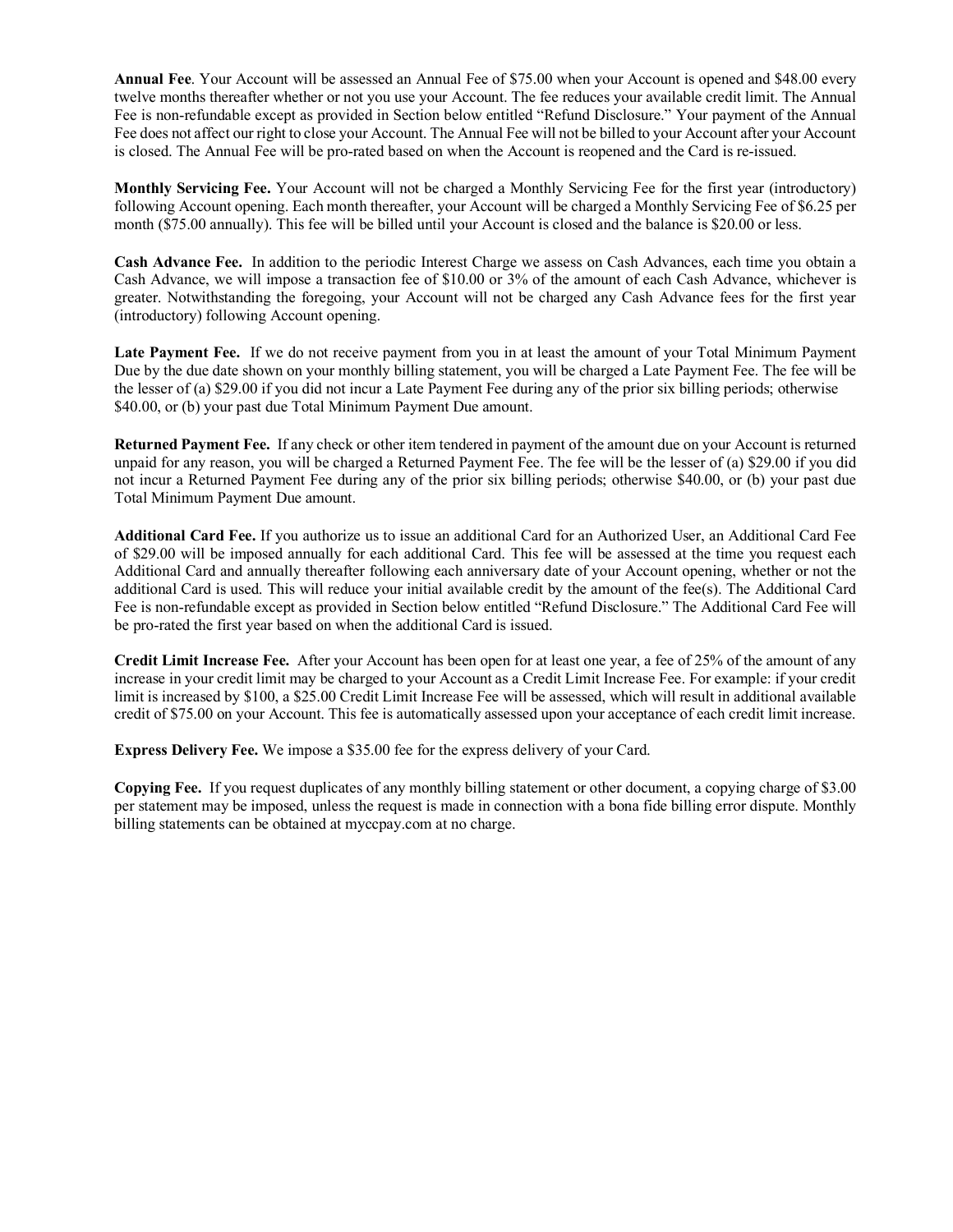#### **VISA® CARDHOLDER AGREEMENT**

### **THIS CARDHOLDER AGREEMENT CONTAINS AN ARBITRATION PROVISION. UNLESS YOU ACT PROMPTLY TO REJECT THE ARBITRATION PROVISION, IT WILL HAVE A SUBSTANTIAL EFFECT ON YOUR RIGHTS IN THE EVENT OF A DISPUTE, INCLUDING YOUR RIGHT TO BRING OR PARTICIPATE IN A CLASS ACTION.**

This cardholder agreement ("Agreement") contains the terms and conditions under which The Bank of Missouri has agreed to establish a Visa credit card Account ("Account") for you. The accompanying Pricing Disclosures are part of this Agreement. This Agreement contains our most current terms and supersedes any prior terms you may have received from us. Please read this Agreement carefully and retain it for your future reference.

**Acceptance of Agreement.** Use of the Card or Account by you or an Authorized User shall constitute your agreement to the terms and conditions of this Agreement. Whenever stated in this Agreement that we may take certain described actions, this permits us to do so at our sole discretion.

**Effective Date of Agreement.** Unless you are a resident of the State of New York, this Agreement is effective upon the earlier of (1) the first Purchase made or Cash Advance taken on your Account, and (2) the expiration of 30 days from the date we deliver this Agreement to you if you do not provide us written notice of your desire to cancel within this 30 days. If you are a resident of the State of New York, this Agreement is not effective until the first Purchase made or Cash Advance taken on your Account. In all cases, if any Fees are required to be paid prior to opening your Account, this Agreement will not be effective and your Account will not be opened until such Fees are paid in full. You are not obligated to pay any Fees or Interest Charges (other than any Fees required to be paid prior to opening your Account) until this Agreement is effective.

## **Defined Terms**

"**You**" and "**your**" mean each person who applied for the Account, each person to whom The Bank of Missouri issues a Card.

"**We**," "**us**," "**our**," means The Bank of Missouri, St. Robert, Missouri, and our agents, authorized representatives, successors, and assignees or other holders of this Agreement or your Account.

"**Authorized User**" means anyone who uses a Card or your Account with your consent.

"**Card**" means any Visa credit card issued in connection with your Account, including all renewals and substitutions. It also means any other access device for your Account we give you that allows you to obtain credit, including any Account number.

"**Cash Advance**" means each of the following transactions: (a) a transaction drawing upon your Account using your Card and PIN (described below) at an ATM that bears the Visa® logo; (b) a transaction at any participating Visa® financial institution drawing upon your Account; (c) an electronic or other transfer of funds initiated by us, at your request (i.e., we sign the check as the drawer), drawing upon your Account; (d) use of a check provided by us (i.e., you sign the check as the drawer) drawing upon your Account; (e) a transaction and the fees associated with using your Card to purchase cash equivalents, including wire transfers, money orders, and travelers' checks; and (f) any other method of obtaining a cash loan.

"**Fees**" means charges imposed on your Account as described in this Agreement that are not based on an Annual Percentage Rate.

"**Interest Charges**" means any charges to your Account based on the application of an Annual Percentage Rate.

"**New Balance**" means the outstanding balance of your Account at the end of any billing cycle.

"**Purchase**" includes (a) a transaction using your Card to purchase or lease goods or services from one who honors the Card; (b) any other Account related Fees; and (c) any other transaction that is not otherwise a Cash Advance.

Other important words used in this Agreement begin with capital letters. They are defined throughout this Agreement.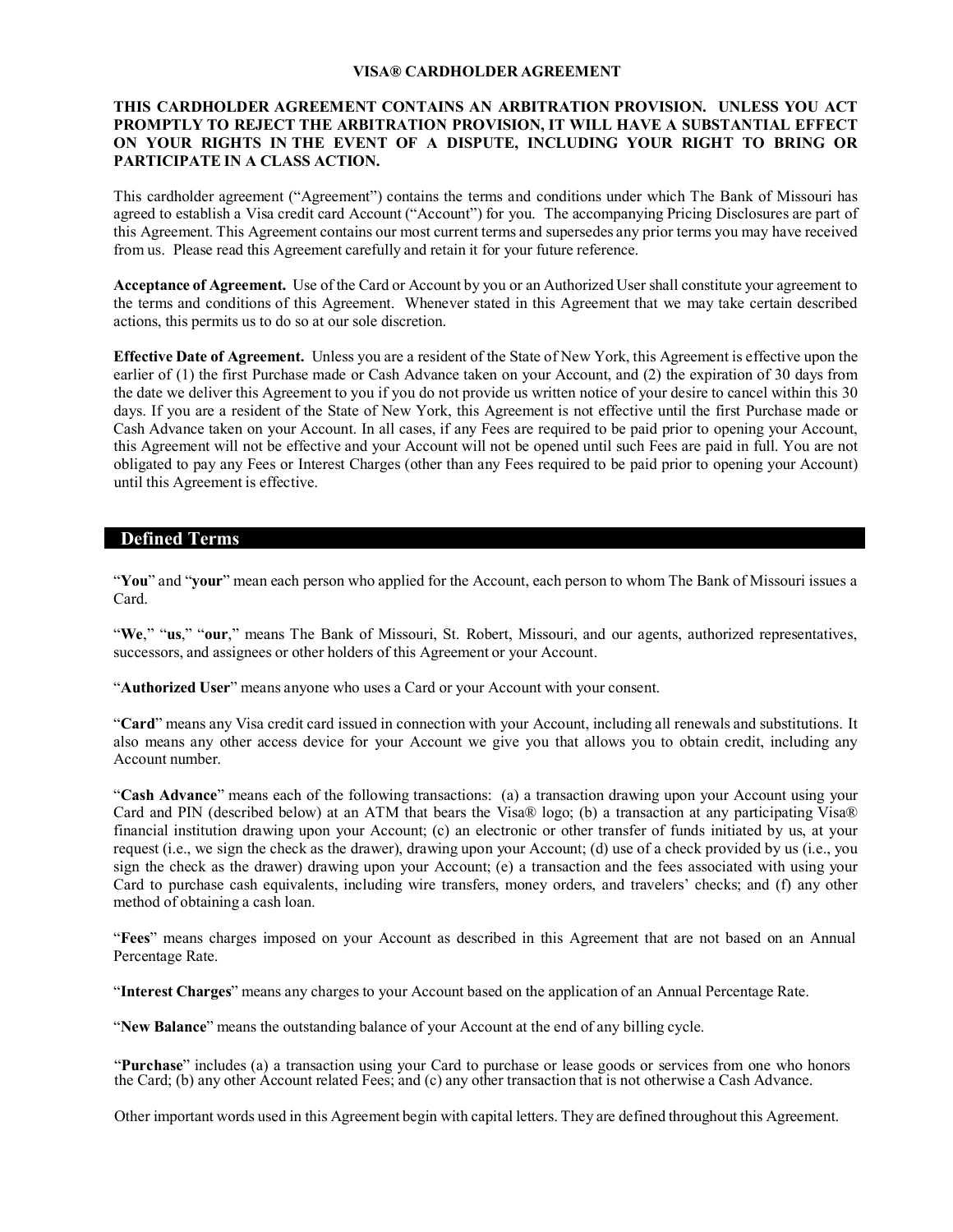## **Using Your Card**

**Permitted Uses.** You may use your Card and your Account to make Purchases wherever your Card is accepted, provided your Account is in good standing and you have available credit. Each time you use your Card, either for a Purchase or a Cash Advance, you are requesting us to make a loan to you for the amount of the Purchase or the Cash Advance. If you use your Account number to make a Purchase or obtain a Cash Advance without presenting your Card (such as for a mail order, telephone or internet purchase), the legal effect will be the same as if you used the Card itself. Each Purchase and Cash Advance obtained will reduce the available credit under your credit limit until it is repaid in accordance with the terms of this Agreement.

**Cash Advances.** You may use your Card to obtain Cash Advancesif your Account has been open for at least the later of ninety (90) days or three completed billing cycles, is not past due and you have available credit for Cash Advances. You may obtain Cash Advances from an Automated Teller Machine ("ATM") or through a bank teller.

**Prohibited Uses.** You may not use your Card outside the United States, or to make a charge in a foreign currency. The Card may not be used for any illegal transactions. The Card may not be used for online gambling transactions. You further acknowledge that your Card will be for personal use and may not be used for business purposes. If you use, or allow someone else to use your Card or Account for any prohibited purpose, you will be responsible for such use and may be required to reimburse us for all amounts or expenses we pay as a result of such use.

**Card.** You agree to sign the back of the Card issued to you in connection with your Account immediately upon receipt. The Card is valid during the dates provided on the front. The Card is our property, and you will return it to us or destroy it if we ask.

**PIN.** Upon your request and after 90 days of account opening, you may be assigned a personal identification number ("PIN"). With a PIN, you may use your Card to obtain Cash Advancesfrom an ATM. You should keep your PIN secure and not write it down, give it to anyone, or keep it with your Card. If you lose your Card or believe that someone has gained unauthorized access to your PIN, you must contact us immediately. You may request or change your PIN by calling us at (877) 726-5055.

**Credit Limit.** Your credit limit is the maximum amount of credit we have approved for your Account. Your credit limit will be disclosed to you when your Card is issued and will also appear on your monthly billing statement. You agree not to make any Purchase or obtain any Cash Advance that would cause the unpaid balance of your Account to exceed your credit limit. The total of your unpaid Cash Advances may not exceed one-half of your credit limit. You agree that we may change your credit limit at any time without affecting your obligation to pay the amounts you owe under this Agreement. At our sole discretion, we may honor Purchases or Cash Advances in excess of your credit limit without raising your credit limit. If we do, we may require you to pay us any amount over your credit limit immediately. If we have previously allowed your balance to exceed your credit limit, it does not mean that we will permit your balance to exceed your credit limit again. See the next section with respect to credit limit increases.

**Credit Limit Increases**. Through notification from us or upon your request, your Account may be reviewed for a credit limit increase after being open for at least twelve (12) billing cycles. If you accept a credit limit increase offer, a Credit Limit Increase Fee will be assessed to your account. Please refer to the Pricing Disclosures for more information about the Credit Limit Increase Fee. We reserve the right to decline your request for a credit limit increase in our sole discretion.

**Lost or Stolen Card; Liability for Unauthorized Use.** You will take reasonable steps to prevent the unauthorized use of your Card and Account**.** If your Card is lost or stolen, or you think someone used your Account without your permission, tell us immediately by notifying us by phone at 877-726-5055 or in writing at PO Box 85130, Sioux Falls, South Dakota 57118-5130. You may be liable for the unauthorized use of your Card. In New York, you will not be liable for unauthorized use of the Card that occurs prior to the effective date of this Agreement. You will not be liable for unauthorized use that occurs after you notify us, orally or in writing, of the loss, theft or possible unauthorized use. You agree to cooperate in our investigation of the unauthorized use and provide any information we deem necessary to our investigation. We will send you a new Card with a new account number to replace the Card that was lost or stolen. Although you will be issued a new account number, you will not be considered to have opened a new account, and any existing balance will be transferred to the replacement account. Please see "Your Billing Rights" section belowfor more details.

**Declines and Authorizations.** You agree that we shall have no liability if any merchant or bank refuses to honor your Card or Account number, if an ATM or other device fails to properly operate, or if services are unavailable due to circumstances beyond our control (such as system failures, fires, floods, natural disasters, or other unpredictable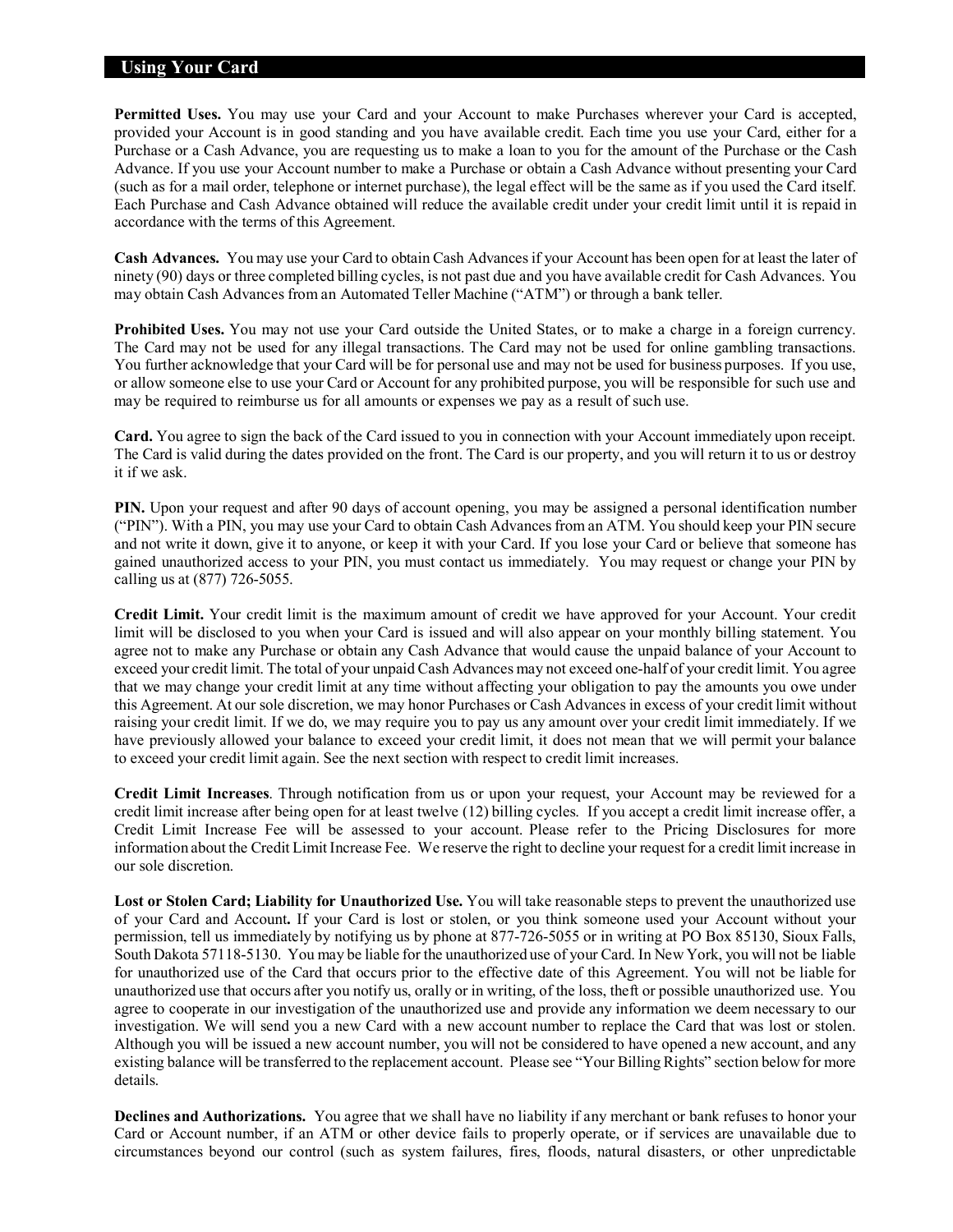events). Some transactions on your Account will require prior approval. These prior approvals are called "authorizations." We may limit the number of authorizations we will give your Account during any certain period of time (day, weekend, week) and we may deny an authorization if we suspect that your Account is being used without your permission. If our authorization system is not working fully, we may be unable to give an authorization even though the transaction would not exceed your credit limit. For security reasons, we cannot explain the details of how the authorization system works. You agree that we will not be liable for failing to give an authorization. We are not obligated to honor every transaction, even if you have available credit. We may decline a transaction on your Account at our discretion for any reason including the following: because of operational considerations, because your Account is in default, or if we suspect fraudulent or unlawful activity. We are not responsible for any losses if a transaction on your Account is declined for any reason, whether by us or a third party, even if you have sufficient credit available. If the authorization is denied, we may notify the person who attempted the transaction that it has been refused. Transactions at some participating merchants (such as hotels, car rental companies, and restaurants) may result in authorizations for amounts greater than the actual purchase amount, which will have the effect of making less credit available on your Account for several days (usually until the date the actual purchase amount is received from the merchant).

**Authorized Users.** If another person is given access to your Account with your express or implied permission, notwithstanding the provision above, that person is an Authorized User, even if we did not issue an additional Card in the Authorized User's name. At your request, and if we agree, we may issue an additional Card in the name of an Authorized User with your Account number. You will be responsible for all charges, Cash Advances, Interest Charges, Purchases and Fees incurred by any Authorized User. We are not required to try to obtain payment from any Authorized User before requiring payment from you. You and each Authorized User agree that we may report Account information to consumer reporting agencies in the names of both you and the Authorized User.

**Removing an Authorized User.** If you want to remove an Authorized User from the Account, you must contact us as provided on your monthly billing statement and request their removal. We will have a reasonable amount of time after your request to research the situation and remove them. You also must immediately destroy all Cards in their possession and cancel all of their billing arrangements to the Account. We will not do this for you. During this time, you still will be responsible for all amounts they charge to the Account. You will be responsible even if these amounts do not appear on the Account until later. An Authorized User may remove themselves from the Account upon request. We may close your existing Account and/or issue a new Card with a new Account number.

**Transactions Made in Foreign Currencies.** Although charges outside the United States or in a foreign currency are not allowed, if you make a charge in a foreign currency, the exchange rate for the transaction will be either (a) a rate selected by Visa from the range of rates available in wholesale currency markets for the applicable central processing date, which rate may vary from the rate Visa itself receives, or (b) the government-mandated rate in effect for the applicable central processing date.

## **Payments**

**Your Promise to Pay.** You promise to pay to us all amounts advanced to you (including amounts advanced to any Authorized User ) under this Agreement, plus all Fees and Interest Charges assessed on those amounts, and all other charges, costs, and fees which you incur under the terms of this Agreement.

**Total Minimum Payment Due.** You may pay any or all of the amounts you owe at any time without penalty, but you must pay at least the Total Minimum Payment Due each month on or before the due date in order to maintain your credit privileges. The "Total Minimum Payment Due" is comprised of the Monthly Payment plus any amount past due, as reflected on the monthly billing statement*.* If the New Balance shown on your statement is \$40.00 or less, the "Monthly Payment" is the New Balance. If the New Balance exceeds \$40.00, the Monthly Payment is the greater of (a) five percent (5%) of your New Balance at the end of the billing cycle (rounded up to the nearest dollar) or (b) \$40.00. The Total Minimum Payment Due may also include the amount by which your New Balance exceeds your credit limit ("Over Credit Limit Amount"). Failure to pay the Over Credit Limit Amount as requested on your monthly billing statement will not, by itself, cause your Account to be delinquent. The Total Minimum Payment Due is due by the due date shown on the monthly billing statement (the due date will be at least twenty-five (25) days from the billing cycle closing date) and payments must be made to First Phase at the address shown on the monthly billing statement. Merchandise refunds, Fee or Interest Charge reversals or other credits to your Account will be applied towards your outstanding balance, but will not be treated as payments for purposes of satisfying your obligation to make the next Total Minimum Payment Due.

**Payment Instructions.** Payment Instructions: Payments received in Proper Form by 5:00 p.m. CST on a business day will be credited as of the date received. Payments received after 5:00 p.m. CST on a business day and payments made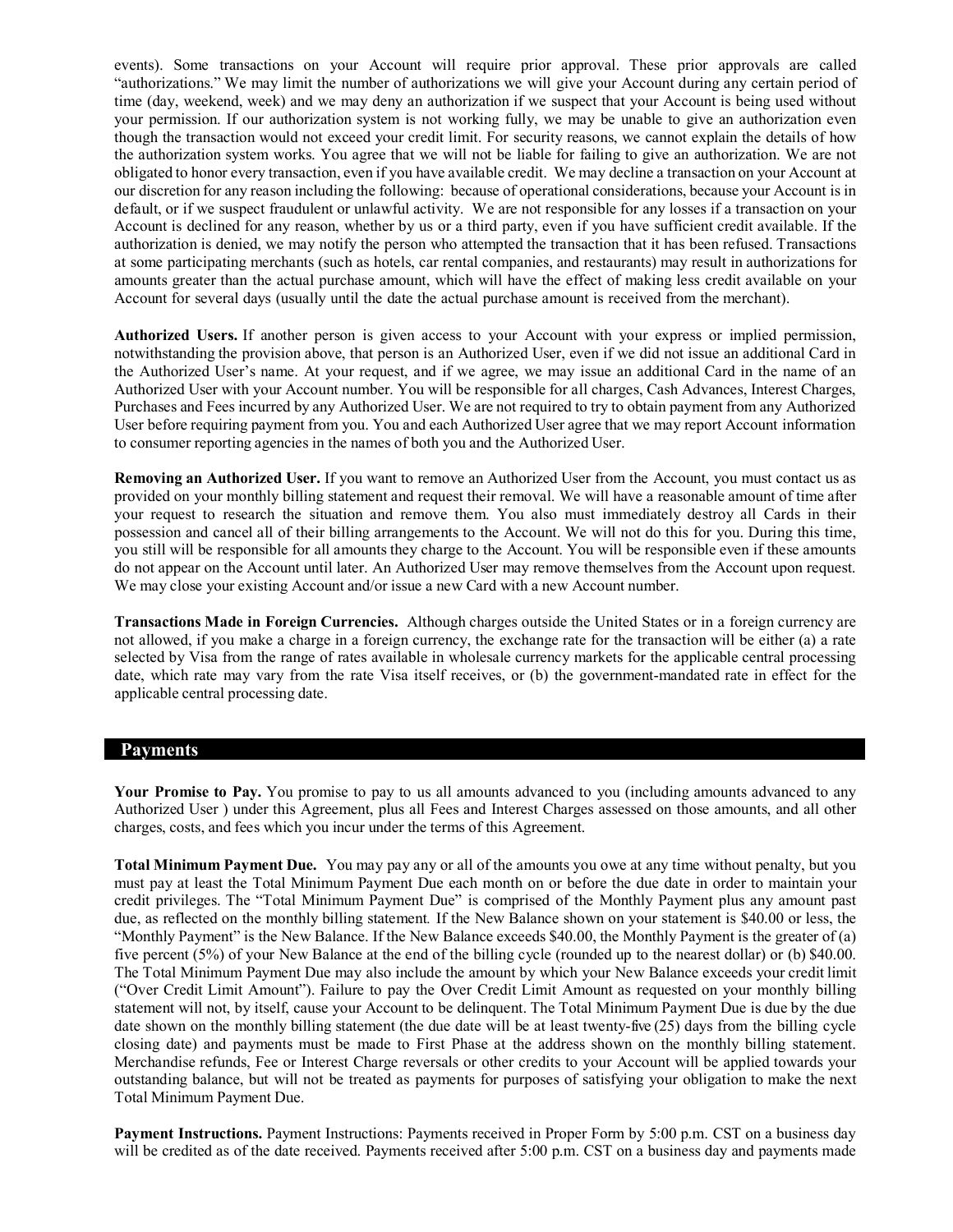on a Saturday, Sunday, or bank holiday will be credited to your Account the next business day. We may, in our discretion, accept payments not received in Proper Form, but crediting of such payments may be delayed up to five business days following receipt. Delayed crediting may cause you to incur a Late Payment Fee and additional Interest Charges. "Proper Form" means that a payment sent by mail or courier follows these guidelines:

- Payments must be sent to the address on the payment coupon of your monthly billing statement.
- Payments must be made by personal check, money order, cashier's check, or guaranteed funds (described below) in U.S. dollars payable to First Phase.
- All checks or negotiable instruments must be drawn on a U.S. financial institution and contain proper signatures and consistent numeric and written amounts.
- Payments must not be in the form of cash or third-party checks.
- Your payment coupon must be included with your payment. If your payment coupon is not included, your name and account number must be printed legibly on your check or negotiable instrument.
- Payments made through www.myccpay.com.

Payments not made in guaranteed funds may not create available credit for up to fourteen (14) days to allow the payment to clear or even longer if circumstances warrant an additional hold, or if we deem ourselves at risk for any reason. Guaranteed funds that are accepted include payments in the form of bank or postal money orders, bank cashier's checks, and PayNearMe. This list may change. Please call customer service for a current list of payments accepted as guaranteed funds. Third-party payments are subject to review and may not immediately create available credit. At our discretion, we may accept late or partial payments, as well as payments that are marked "paid in full" or other restrictive endorsements, without losing any of our rights under this Agreement. You agree that we need not examine any payment check to confirm that it is not postdated, and that we may deposit any postdated check for payment to us on the day we receive it. Satisfaction of a debt for less than the full amount due or imposition of any other term or condition on us requires a written agreement, signed by our authorized representative. All written communications concerning disputed amounts, including a check or other payment instrument that (a) indicates that the payment constitutes "payment in full" or is otherwise tendered as full satisfaction of a disputed amount or (b) is tendered with other conditions or limitations, must be marked or delivered to us at the address for billing inquiries shown on your monthly billing statement, not at the payment address. You waive presentment for payment, protest, notice of non-payment and of protest, and agree to any extensions of time of payment and partial payment before, at, or after maturity. You may at any time pay more than your minimum payment or pay off your entire balance in full without any additional charge for prepayment. No matter how large your payment is in one billing cycle, you will need to make a payment in the following cycle if you have an outstanding balance. You are not authorized to use your available credit to make a payment on your Account and we may refuse such payments in our sole discretion. We may resubmit and electronically collect returned payments. We may also adjust your Account as necessary to correct errors, to process returned and reversed payments, and to handle similar issues.

**How We Apply Payments.** Payments will be applied in a manner we determine in accordance with applicable law, and the application of payments may change from time to time.

**Credit Balances.** You may not maintain a credit balance on your Account. If payments cause a credit balance, your Account may be temporarily suspended and subject to further review. We may reject and return to you any payment that creates a credit balance on your Account. Any credit balance we allow will not be available until we confirm that your payment has cleared. You may contact us as provided on your monthly billing statement and request a refund of any available credit balance of \$1.00 or more. If you contact us in writing, we will refund your credit balance within 7 business days from our receipt of your written request. If you do not request a refund, we will apply credit balances to future amounts you owe us unless a refund is required by law.

**Electronic Check Presentment.** By sending us a check as payment, you authorize us to use information on your check to make a one-time electronic funds transfer from your account at the financial institution indicated on your check or to process the payment as a check transaction. When we use information from your check to make an electronic funds transfer, funds may be withdrawn from your bank account as soon as the same day we receive payment. If your check is processed electronically, your canceled check will not be returned to you by your financial institution. We will retain an image of your electronically processed check(s) as required by law. If requested prior to the time we are allowed by law to destroy electronically processed checks, we will provide you with a copy of your electronically processed check(s) upon your request.

## **Monthly Billing Statements, Communications and Information About You**

**Monthly Billing Statements.** We will send you a monthly billing statement at the end of each monthly billing cycle in which your Account has a debit or credit balance of more than \$1.00, if an Interest Charge has been imposed or if other Account activity has occurred. Your statement will arrive around the same time each month; however, we reserve the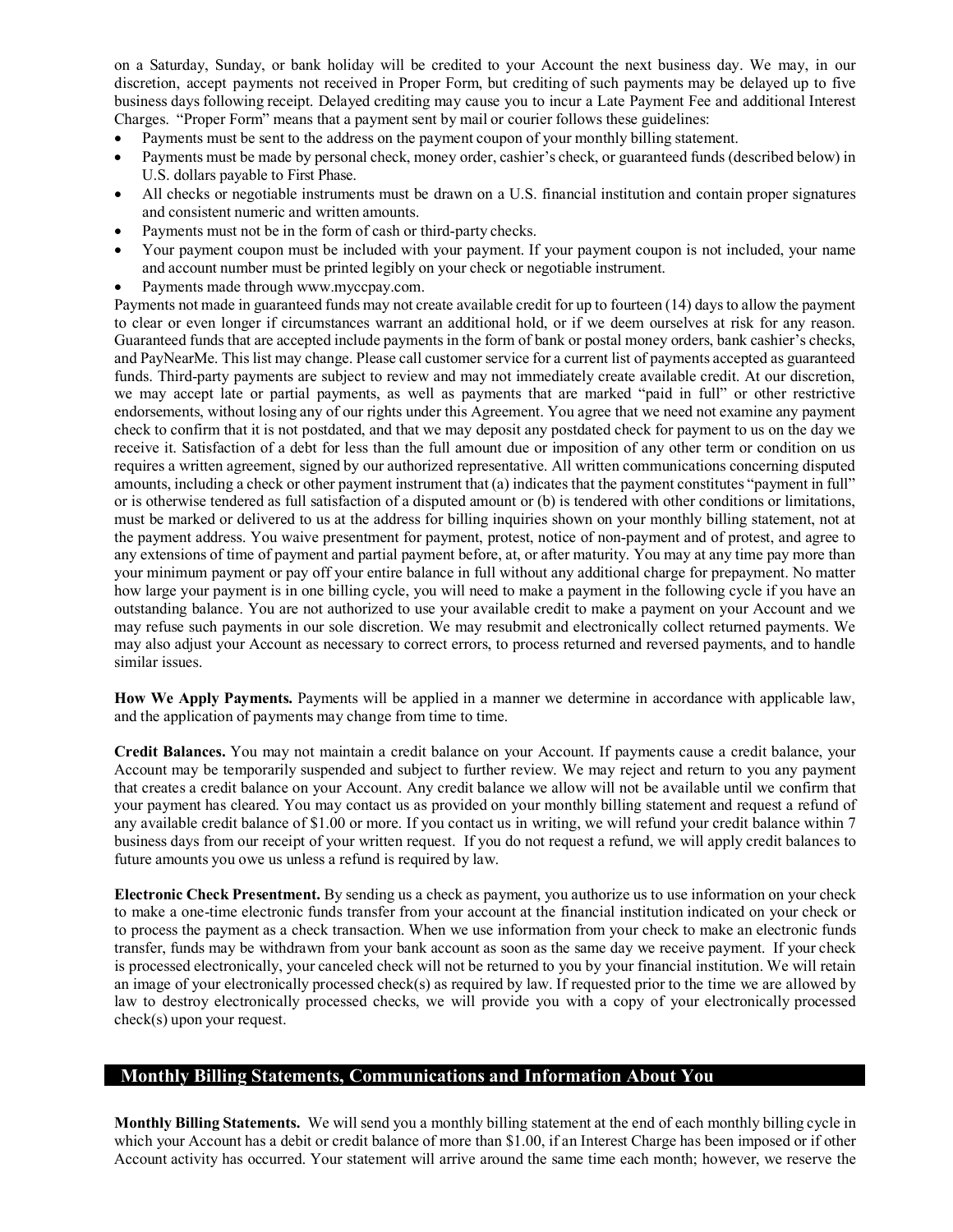right to change the date of your billing cycle at any time to the extent permitted by law. The statements we send to you will reflect the activity and our Interest Charges, Fees and other charges on your Account during the immediately preceding monthly billing cycle. They will also show your Total Minimum Payment Due and the due date by which we must receive payment. The information contained on the statement will be deemed to be correct unless you notify us in accordance with the Section below entitled "Your Billing Rights".

**Description of E-Statements.** You may elect to have your monthly billing statements and other required disclosures accompanying your monthly billing statements ("E-Statements") for your Account delivered to you electronically in place of paper disclosures. You may sign up for the E-Statement service or cancel the E-Statement service at any time by logging into your Account at [www.myccpay.com.](http://www.myccpay.com/) Your use of the E-Statement service will be subject to the additional terms and conditions presented to you at the time of your enrollment for E-Statements.

**Communication with You.** We may contact you from time to time regarding your Account. We (and our affiliates, agents and contractors) may contact you in any manner we choose to the extent allowed by applicable law. For example, we may contact you:

- (1) by mail, telephone, email, or text message;
- (2) by using an automated dialing or similar device ("autodialer");
- (3) at your home and at your place of employment;
- (4) on your mobile, wireless or cellular telephone or similar device, which may result in charges to you;
- (5) at any time, including weekends and holidays;
- (6) with any frequency;
- (7) by leaving prerecorded and other messages on your answering machine/service and with others; and
- (8) by identifying ourselves, your relationship with us and our purpose for contacting you even if others might hear or read it.

We may monitor or record any conversation or other communication with you. Unless the law states we cannot, we may modify or suppress caller ID and similar services and identify ourselves on these services in any manner we choose. You also agree that we may contact you using phone numbers, addresses and email addresses we obtain from public and nonpublic databases we may lawfully access. Where allowed by law, we also may contact other individuals who may be able to provide updated employment, location, and contact information for you. Some of the legal purposes for calls and messages include: suspected fraud or identity theft; obtaining information; transactions on or servicing of your Account; collecting on your Account; and providing you information about certain products, services and promotions.

**Account Alert Service.** Through our Account Alert Service, we will send certain alerts about your Account. You expressly agree that we may send you Account Alerts through email messages, SMS text messages to mobile numbers you provide to us or any other means we may make available to you from time to time. You may adjust Account Alert and delivery preferences at any time by logging into your Account at [www.myccpay.com.](http://www.myccpay.com/) Account Alerts sent via SMS text messages can also be cancelled at any time by texting the reply "STOP" from your mobile phone. You are responsible for any fees or other charges that your wireless carrier may charge for any related data or message services, including without limitation SMS text services. You agree that Account Alerts may not be encrypted, and may include your name and information pertaining to your Account. Receipt of any Account Alert may be delayed, or prevented by factors affecting your Internet service provider, phone operator, and other relevant entities. We offer Account Alerts solely as a convenience to you. We neither guarantee the delivery or the accuracy of the contents of any Account Alert. We will not be liable for losses or damages arising from (a) non-delivery, delayed delivery, or wrong delivery of any Account Alert; (b) inaccurate content in an Account Alert; (c) your use or reliance on the contents of any Account Alert for any purposes. We reserve the right to terminate any request from you for any Account Alert, at any time. The information in any Account Alert may be subject to certain time lags and/or delays. We may terminate or suspend the Account Alert Service at any time without notice.

**Your Consent for Calls and/or Text Messages to Your Mobile Phone.** When you give us or we obtain your mobile telephone number, you expressly agree that we (and our affiliates, agents and contractors) may contact you at this number using an autodialer and can also leave prerecorded and other messages, including text messages. We may do these things whether we contact you or you contact us. You agree you will be responsible for any fees or charges you incur as a result of incoming calls or text messages from us, from our affiliates or from any third party acting on behalf of us or our affiliates. You agree that your consent to receive these calls and/or text messages sent to your mobile phone may be revoked only by providing written notice of your revocation to us at the Notice address set forth below, and that such revocation notice will state your name, mailing address, specific telephone number(s) for which the revocation applies, and at least the last four digits of your Account number so that we may identify you and your Account.

**Visa Account Updater**. Accounts with Cards bearing the Visa logo are automatically enrolled in the "Visa Account Updater" feature required by Visa. This feature enables the electronic exchange of Account information between Visa and participating merchants to support payment continuity with credential-on-file merchants. Visa will securely provide updated credit card information when your Card is re-issued for any reason or is closed. To opt-out of the Visa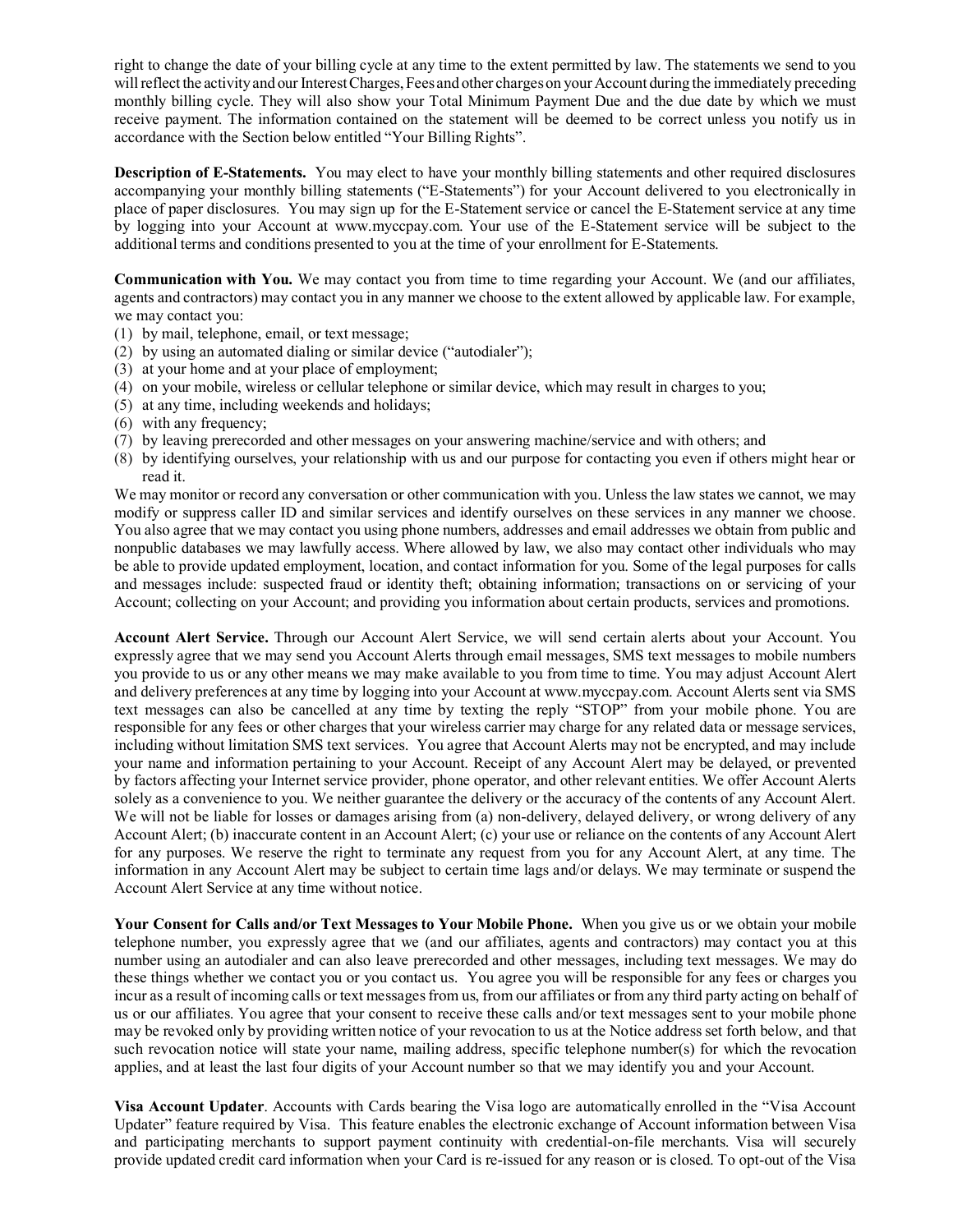Account Updater feature for your Account, if applicable, please contact us by calling the number on the back of your Card.

**Notices.** Any notice required to be provided to you under this Agreement shall be given to you at your residence address shown on our records and shall be effective when sent by first-class mail, unless otherwise required by Missouri law. You agree to advise us promptly of any change in your address. Any notice from you to us shall be sent to PO Box 85130, Sioux Falls, South Dakota 57118-5130 or to such other address as we may give you and shall be effective when received by us. We may, at our discretion, accept mailing address corrections from the United States Postal Service.

**Privacy Notice.** The privacy notice for The Bank of Missouri is provided separately in accordance with applicable law.

**Your Account Information.** We need current information about you to manage your Account. The information we need includes: (1) your legal name; (2) a valid U.S. mailing address and residential address (if different); (3) your email address; (4) your social security number or other government identification number; (5) your telephone number(s); and (6) your employment and income information. You are responsible for promptly notifying us when this information changes. We may require you to provide additional documents that are acceptable to us to verify this information or any changes. We maintain the right to restrict or close your Account if your information cannot be verified or if you do not provide additional information as requested.

**Credit Information.** We are entitled under applicable law, including the Fair Credit Reporting Act, to obtain information about you from a credit reporting agency and we may also verify your credit references and other information that you provide to us. We may obtain updated or additional information about you, including consumer reports, for any legitimate purpose including, but not limited to, the extension of credit to you or the review or collection of your Account. We may provide information about you and your Account to credit reporting agencies and others as provided in our privacy notice. Information we provide might appear on your and your Authorized Users' credit reports. This could include negative information if you do not comply with the terms of this Agreement.

## **Your Contract With Us**

**Amendment or Modification.** At any time and subject to applicable law, we may change or delete any term of, or add new terms to, this Agreement, including without limitation the Interest Charge, Annual Percentage Rate, Fees, Total Minimum Payment Due amount, and the Arbitration Provision. Unless prohibited by applicable law, these changed or new terms will apply to any Account balance outstanding on the effective date of the change and to all future balances. When required by applicable law, we will notify you in advance of any changes, deletions or additions. Our notice will tell you when and how the changes will take effect and describe any rights you have in connection with the changes.

**Governing Law.** This Agreement and your Account, and any claim, dispute or controversy (whether in contract, tort, or otherwise) at any time arising from or relating to your Account, this Agreement or any transferred balances, are governed by and construed in accordance with applicable federal law and, to the extent not preempted by federal law, by the laws of Missouri (without regard to internal principles of conflict of laws). Our decisions regarding the extension of credit to you are made in the State of Missouri. We expressly rely on the provisions of Nebraska law with respect to the Fees that apply to your Account as authorized by Missouri Revised Statutes Section 408.145**. The formation, legality, enforceability, and interpretation of this Agreement, and any amounts contracted for, charged and received under this Agreement, will be governed by such laws. For Maryland cardholders, in the event Missouri law does not apply, we elect Sections 12-103(a)(1) and 12-501** *et seq.* **of the Commercial Law**.

**Default.** We may declare your Account to be in default upon the occurrence of any of the following events:

- (a) You fail to make any payment required under the terms of this Agreement when due;
- (b) You fail to comply with any of the terms and conditions set forth in this Agreement;
- (c) You exceed your credit limit;
- (d) You become incapacitated or die;
- (e) You provide us with false or misleading information or signatures in any respect;
- (f) We obtain information that causes us to believe that you may be unwilling or unable to pay your debts to us on time;
- (g) We in good faith deem The Bank of Missouri to be insecure or believe that the prospect of payment is impaired; (h) You file for bankruptcy;
- (i) You move out of the U.S. or you provide us with a non-U.S. mailing address;
- (j) You request an excessive number of replacement Cards.

Upon your default, we can suspend or terminate your ability to use your Card or Account, lower your credit limit, increase your Total Minimum Payment Due, demand the return of your Card(s), declare your entire balance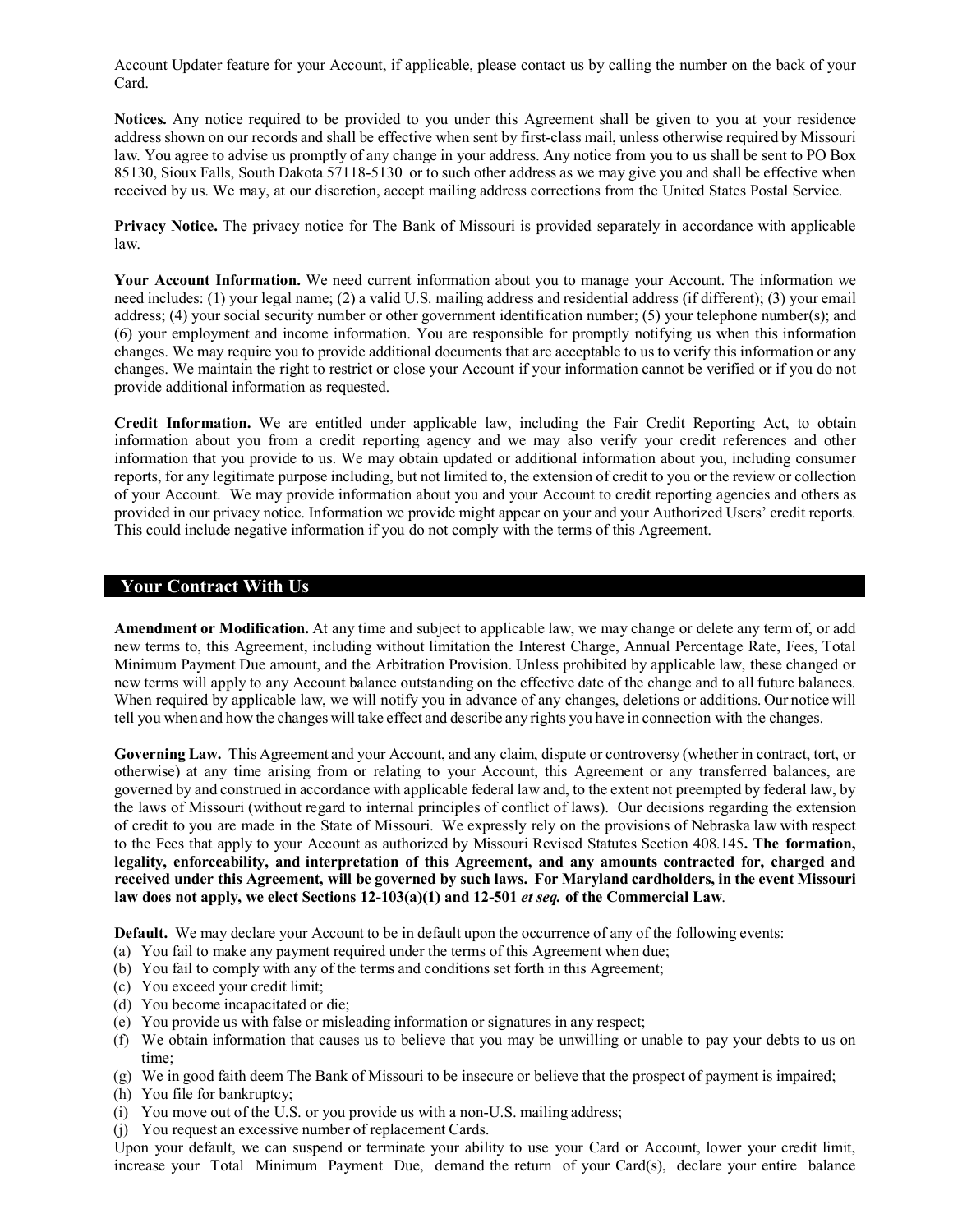immediately due and payable, initiate collection activity, continue to charge you Interest Charges and Fees as long as your balance remain outstanding, and exercise all other rights or remedies permitted by law, all without prior notice or demand except as required by law. You promise to pay any collection costs and attorneys' fees that we incur as a result of your default. Our failure to declare your Account in default does not excuse you from performing all of your obligations under this Agreement, nor shall such failure constitute a waiver of our rights to declare the Account in default and terminate your ability to use the Account and the Card at a later time or upon the occurrence of the same or a different event of default. A negative credit report reflecting on your credit record may be submitted to one or more credit-reporting agencies if you fail to fulfill the terms of your credit obligations.

## **Suspending or Closing Your Account.**

*We May Suspend or Close Your Account:* We may close or suspend your Card or Account and require the return of your Card for any reason, including default, without notice to you except as may be required by applicable law. We may terminate your Accountif you are or become a non-U.S.resident, or a resident of the State of New York, or a resident of a U.S. territory. Sometimes we close accounts based not on your actions or inactions, but on our business needs. If we close your Account, we will not be liable to you for any consequencesresulting from closing your Account orsuspending your credit privileges.

*You May Close Your Account:* You may cancel your Account at any time by notifying us by telephone or in writing.

If your Account is closed, you are still responsible for any amounts due on the Account pursuant to the terms of this Agreement and the Account will continue to accrue applicable Interest Charges and other Fees and charges until the Account is paid in full.

**Refund Disclosure**. We will refund your Program Fee and initial Fees (those Fees that are billed at the time of Account opening) if (1) you have not used your Card for a Purchase or Cash Advance; and (2) you have not made a payment on your Account after receiving a monthly billing statement. We will refund any partial payment of the Program Fee if you do not open your Account. If you later elect to close your Account and notify us of your election in writing within thirty (30) days or one billing cycle (whichever is less) after an Annual Fee appears on your monthly billing statement, the Annual Fee will be credited to your Account. Except as described in this paragraph, Fees are generally nonrefundable. If you elect to cancel an additional Card and notify us of your election in writing within thirty (30) days or one billing cycle (whichever is less) after an Additional Card Fee appears on your monthly billing statement, the Additional Card Fee will be credited to your Account.

**Severability.** If any provision of this Agreement, including any portion of the Arbitration Provision set forth below, is determined to be invalid or unenforceable under any rule, law, or regulation, the validity or enforceability of any other provision of this Agreement shall not be affected, and in lieu of such invalid or unenforceable provision there shall be added automatically, as part ofthis Agreement, a provisionassimilarin terms as may be valid and enforceable, if possible. Notwithstanding the foregoing, if a class action litigation or a class-wide arbitration is permitted for any reason, either party may require that the entire Dispute, as defined in the Section entitled "Arbitration" below, be heard by a judge, sitting without a jury, under applicable court rules and procedures.

**Attorneys Fees and Costs.** Except as may be provided otherwise in this Agreement, you agree to pay all costs incurred by us, our successors or assigns, in collecting unpaid indebtedness or in enforcing this Agreement, including attorneys fees and costs, as well as those costs, expenses and attorneys fees incurred in appellate, bankruptcy and post- judgment proceedings, except to the extent such costs, fees or expenses are prohibited by law.

**No Waiver by Us.** Subject to applicable law, we reserve the right not to impose part or all of any Fee or other amount imposed pursuant to this Agreement or not to exercise any of our rights under this Agreement, and should we do so, we will not waive our right to impose such Fee or amount or exercise such right in the future.

**Assignment.** We may sell, assign or transfer all or any portion of your Account or any balances due under your Account without prior notice to or consent from you. You may not sell, assign or transfer your Card or your Account or any of your obligations under this Agreement. This Agreement will be binding on, and benefit, any of your and our successors and assigns.

**Entire Agreement.** This Agreement, together with your application, constitutes the final expression of the credit agreement between you and us relating to your Account and supersedes and may not be contradicted by evidence of any prior or contemporaneous oral credit agreement between you and us relating to your Account.

**No Warranties.** Except as otherwise provided in the section below entitled "Your Billing Rights," we are not responsible for any claim you might have regarding the purchases of goods or services made with your Card.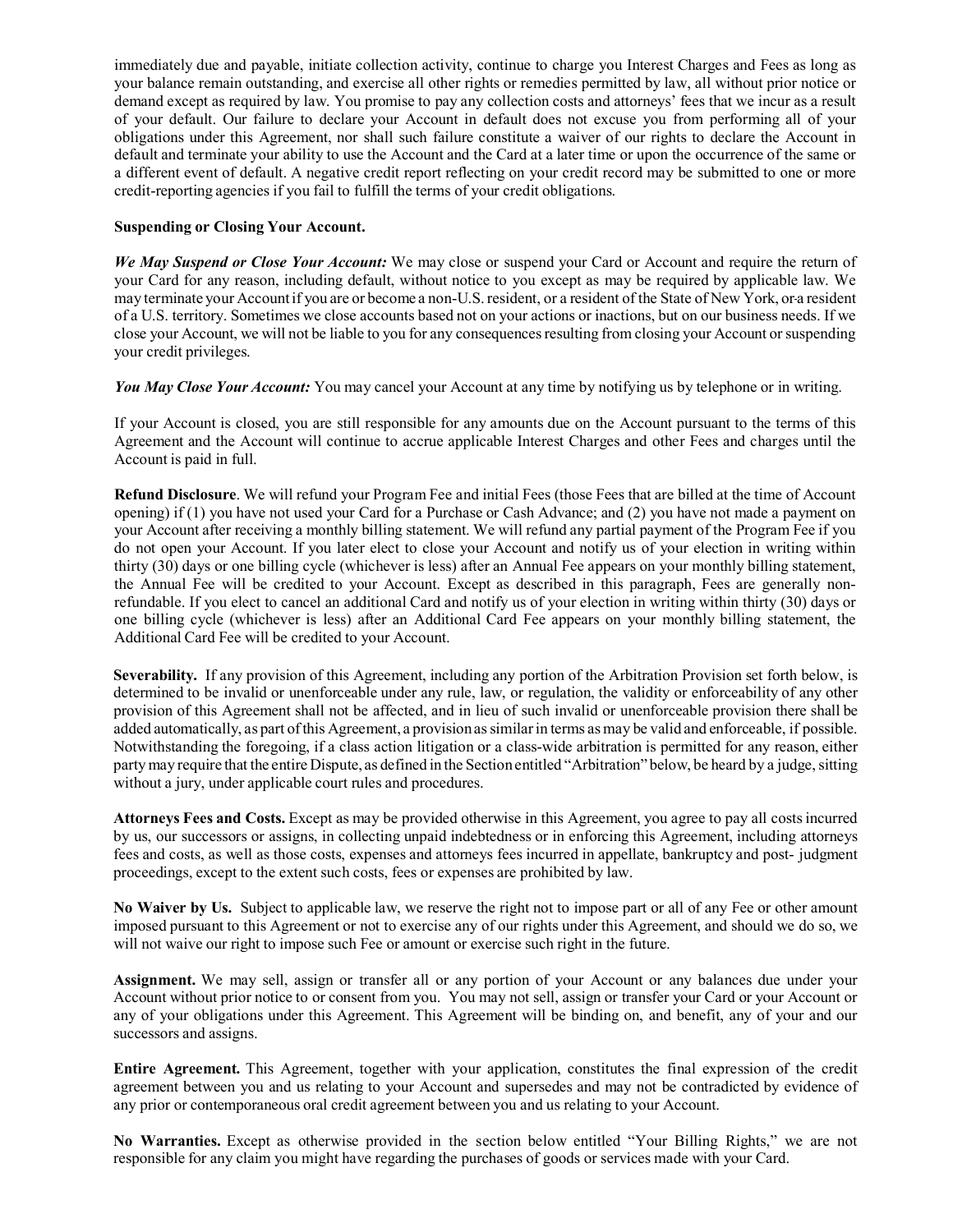**Merchant Refunds.** If you are entitled to a refund for goods or services purchased with your Card, you will accept these refunds as credits to your Account. We do not control when a merchant sends us your refund. We will also have a reasonable amount of time after we receive your refund to process it.

## **Arbitration**

### **READ THIS ARBITRATION PROVISION. UNLESS YOU ACT PROMPTLY TO REJECT THE ARBITRATION PROVISION BY OPTING OUT IN ACCORDANCE WITH PARAGRAPH b, CAPTIONED "OPT-OUT PROCESS," THE ARBITRATION PROVISION WILL BE PART OF THIS AGREEMENT AND WILL HAVE A SUBSTANTIAL EFFECT ON YOUR RIGHTS, INCLUDING YOUR RIGHT TO BRING OR PARTICIPATE IN A CLASS ACTION, IN THE EVENT OF A DISPUTE.**

- a. *General:* This Arbitration Provision describes when and how a Claim (as defined below) may be arbitrated. Arbitration is a method of resolving disputes in front of one or more neutral persons, instead of having a trial in court in front of a judge and/or jury. It can be a quicker and simpler way to resolve disputes. Arbitration proceedings are private and less formal than court trials. Each party to the dispute has an opportunity to present some evidence to the arbitrator. The arbitrator will issue a final and binding decision resolving the dispute(s), which may be enforced as a court judgment. A court rarely overturns an arbitrator's decision. As solely used in this Arbitration Provision, the terms "we," "us" and "our" mean not just The Bank of Missouri but also our parent companies, wholly or majority-owned subsidiaries, affiliates, commonly-owned companies, successors, assigns and any of these entities' employees, officers, directors and agents. For purposes of this Arbitration Provision, these terms also mean any other third party providing any goods and services in connection with your Account, servicing and collection of amounts due on your Account, if you name that third party as defendants in a single proceeding.
	- b. *Opt-Out Process.* **If you do not want this Arbitration Provision to apply, you may reject it by mailing us a written opt-out notice which contains your Account number, your name and address and a signed statement that you opt out of the Arbitration Provision of this Agreement. The opt-out notice must be sent to us by mail at The Bank of Missouri, PO Box 85130, Sioux Falls, SD 57118-5130. (You should retain a copy of your opt-out notice and evidence of mailing or delivery.) An opt-out notice is only effective if it is signed by you and if we receive it within thirty (30) days after the date we delivered this Agreement to you. Indicating your desire to opt-out of this Arbitration Provision in any manner other than as provided above is insufficient notice. However, your decision to opt out of this Arbitration Provision will not have any other effect on this Agreement and will not affect any other arbitration agreement between you and us, which will remain in full force and effect. If you don't reject this Arbitration Provision, it will be effective as of the date you were approved for an Account.**
- c. *What Claims Are Covered:* "Claim" means any claim, dispute or controversy between you and us that in any way arises from or relates to your Account, including disputes arising from actions or omissions on or prior to the date of this Agreement. "Claim" has the broadest reasonable meaning, and includes initial claims, counterclaims, crossclaims and third-party claims. It includes disputes based upon contract, negligence, fraud and other intentional torts, constitution, statute, regulation, ordinance, common law and equity (including any claim for injunctive or declaratory relief). Despite the foregoing, "Claim" does not include any individual action brought by you in small claims court or your state's equivalent court, unless such action is transferred, removed, or appealed to a different court. In addition, except as set forth in the immediately following sentence, "Claim does not include disputes about the validity, enforceability, coverage or scope of this Arbitration Provision or any part thereof (including, without limitation, this sentence, the prohibitions against class proceedings, private attorney general proceedings and/or multiple-party proceedings described in paragraph g, captioned "Prohibition Against Certain Proceedings" (the "Class Action Waiver"), or the last sentence of paragraph o, captioned "Severability,"); all such disputes are for a court and not an arbitrator to decide. However, any dispute or argument that concerns the validity or enforceability of this Agreement as a whole is for the arbitrator, not a court, to decide.
- d. *Starting or Electing to Require Arbitration:* Either you or we may start an arbitration of any Claim or require any Claim to be arbitrated. Arbitration is started by initiating an arbitration or required by giving written notice to the other party requiring arbitration. This notice may be given before or after a lawsuit has been started over the Claim and may address any Claims brought in the lawsuit, provided that a party may not pursue a Claim in a lawsuit and then seek to arbitrate that same Claim unless the other party has asserted another Claim in the lawsuit or an arbitration. The notice may be in the form of a motion or petition to compel arbitration. Arbitration of a Claim must comply with this Arbitration Provision and, to the extent not inconsistent or in conflict with this Arbitration Provision, the applicable rules of the arbitration Administrator.
- e. *Choosing the Administrator***:** "Administrator" means the American Arbitration Association ("AAA"), 1633 Broadway, 10th Floor, New York, NY 10019[, www.adr.org;](http://www.adr.org/) JAMS, 1920 Main St. at Gillette Ave., Suite 300 Irvine, CA 92614, [www.jamsadr.com,](http://www.jamsadr.com/) or any other company selected by mutual agreement of the parties. If AAA and JAMS cannot or will not serve and the parties are unable to select an Administrator by mutual consent, the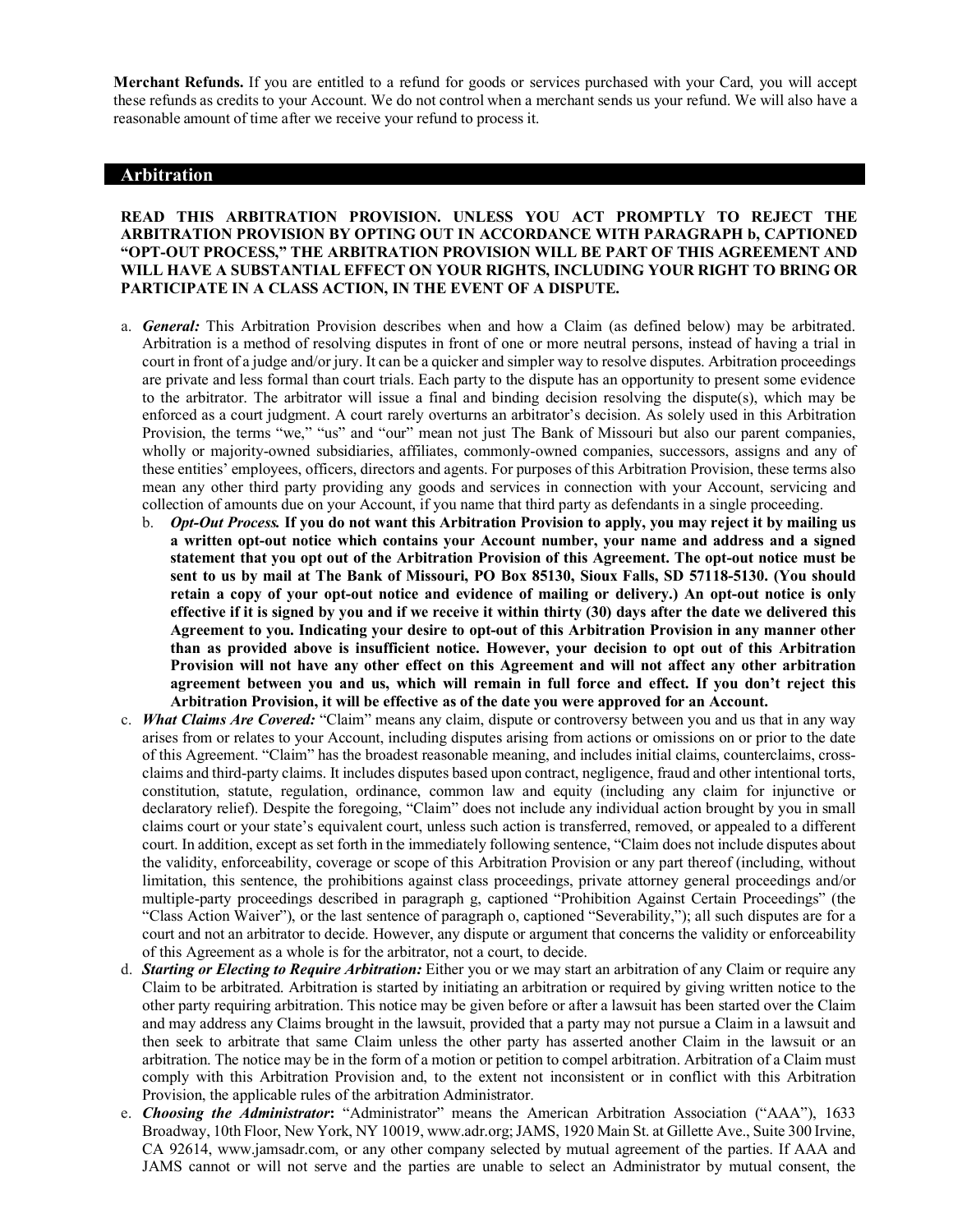Administrator will be selected by a court. The party asserting the Claim (the "Claimant") may select the Administrator. Notwithstanding any language in this Arbitration Provision to the contrary, no arbitration may be administered, without the consent of all parties to the arbitration, by any Administrator that has in place a formal or informal policy that purports to override the Class Action Waiver.

- f. *Court and Jury Trials Prohibited; Other Limitations on Legal Rights:* **IF YOU OR WE ELECT TO ARBITRATE A CLAIM, YOU AND WE WILL NOT HAVE THE RIGHT TO PURSUE THAT CLAIM IN COURT OR HAVE A JURY DECIDE THE CLAIM. ALSO, YOUR AND OUR ABILITY TO OBTAIN INFORMATION FROM THE OTHER PARTY IS MORE LIMITED IN AN ARBITRATION THAN IN A LAWSUIT. OTHER RIGHTS THAT YOU OR WE WOULD HAVE IN COURT MAY ALSO NOT BE AVAILABLE IN ARBITRATION.**
- g. *Prohibition Against Certain Proceedings:* **IF YOU OR WE ELECT TO ARBITRATE A CLAIM: (1) NEITHER YOU NOR WE MAY PARTICIPATE IN A CLASS ACTION IN COURT OR IN CLASS- WIDE ARBITRATION, EITHER AS A PLAINTIFF, DEFENDANT OR CLASS MEMBER; (2) NEITHER YOU NOR WE MAY ACT AS A PRIVATE ATTORNEY GENERAL IN COURT OR IN AN ARBITRATION; (3) CLAIMS BROUGHT BY OR AGAINST YOU MAY NOT BE JOINED OR CONSOLIDATED WITH CLAIMS BROUGHT BY OR AGAINST ANY OTHER PERSON; AND (4) THE ARBITRATOR SHALL HAVE NO AUTHORITY TO CONDUCT A CLASS-WIDE ARBITRATION, PRIVATE ATTORNEY GENERAL ARBITRATION, OR MULTIPLE-PARTY ARBITRATION.**
- h. *Public Injunctive Relief*. If a Claim is brought seeking public injunctive relief and a court determines that the restrictions in the Class Action Waiver and/or elsewhere in this Arbitration Provision prohibiting the arbitrator from awarding relief on behalf of third parties are unenforceable with respect to such Claim (and that determination becomes final after all appeals have been exhausted), the Claim for public injunctive relief will be determined in court and any individual Claims seeking monetary relief will be arbitrated. In such a case the parties will request that the court stay the Claim for public injunctive relief until the arbitration award pertaining to individual relief has been entered in court. In no event will a Claim for public injunctive relief be arbitrated.
- i. *Location and Costs of Arbitration:* Any arbitration hearing that you attend in person must take place at a location reasonably convenient to you, as determined by the arbitrator. Each Administrator charges fees to administer an arbitration proceeding and the arbitrator also charges fees. This includes fees not charged by a court. If either you or we require a Claim to be arbitrated, you may tell us in writing that you cannot afford to pay the fees charged by the Administrator and/or the arbitrator or that you believe those fees are too high. If your request is reasonable and in good faith, we will pay or reimburse you for all or part of the fees charged to you by the Administrator and/or arbitrator. Also, we will pay these fees if applicable law requires us to, if you prevail in the arbitration or if we must bear such fees in order for this Arbitration Provision to be enforced. We will not ask you to pay or reimburse us for any fees we pay the Administrator or arbitrator. We will bear the expense of our attorneys, experts and witnesses. You will bear the expense of your attorneys, experts and witnesses if we prevail in an arbitration. However, if you are the Claimant, we will pay your reasonable attorney, expert and witness fees and costs if you prevail or if we must bear such fees and costs in order for this Arbitration Provision to be enforced. Also, we will bear any fees and costs if applicable law requires us to do so.
- j. *Governing Law:* This Arbitration Provision is governed by the Federal Arbitration Act, 9 U.S.C. §§ 1-16 (the "FAA"), and not by any state arbitration law. The arbitrator must apply applicable substantive law consistent with the FAA and applicable statutes of limitations and claims of privilege recognized at law. The arbitrator is authorized to award all remedies permitted by the substantive law that would apply if the action were pending in court (including, without limitation, punitive damages, which shall be governed by the Constitutional standards employed by the courts). At the timely request of either party, the arbitrator must provide a brief written explanation of the basis for the award.
- k. *Right to Discovery:* In addition to the parties' rights to obtain discovery pursuant to the arbitration rules of the Administrator, either party may submit a written request to the arbitrator to expand the scope of discovery normally allowable under the arbitration rules of the Administrator. The arbitrator shall have discretion to grant or deny that request.
- l. *Arbitration Result and Right of Appeal:* At the timely request of either party, the arbitrator shall provide a written explanation for the award. Either party may appeal the arbitrator's decision within 30 days to a single arbitrator or a three-arbitrator panel selected in accordance with the Administrator's rules, which shall resolve the Claim without regard to the original decision. We will pay the entire cost of an appeal unless we are willing to have the appeal decided by a single arbitrator and you insist upon a three-arbitrator panel. In such event, you will be responsible for paying your portion of the difference in arbitration fees between a single arbitrator and a three- arbitrator panel, as determined by the panel. However, we will pay all costs to the extent required by law and/or required to enforce this Arbitration Provision. The original award or any subsequent award on the appeal described above shall be final and binding, subject to any further right to appeal provided by the FAA. The arbitrator's award may be entered by any court having jurisdiction.
- m. *No Preclusive Effect*. No arbitration award involving the parties will have any preclusive effect as to issues or claims in any dispute involving anyone who is not a party to the arbitration, nor will an arbitration award in prior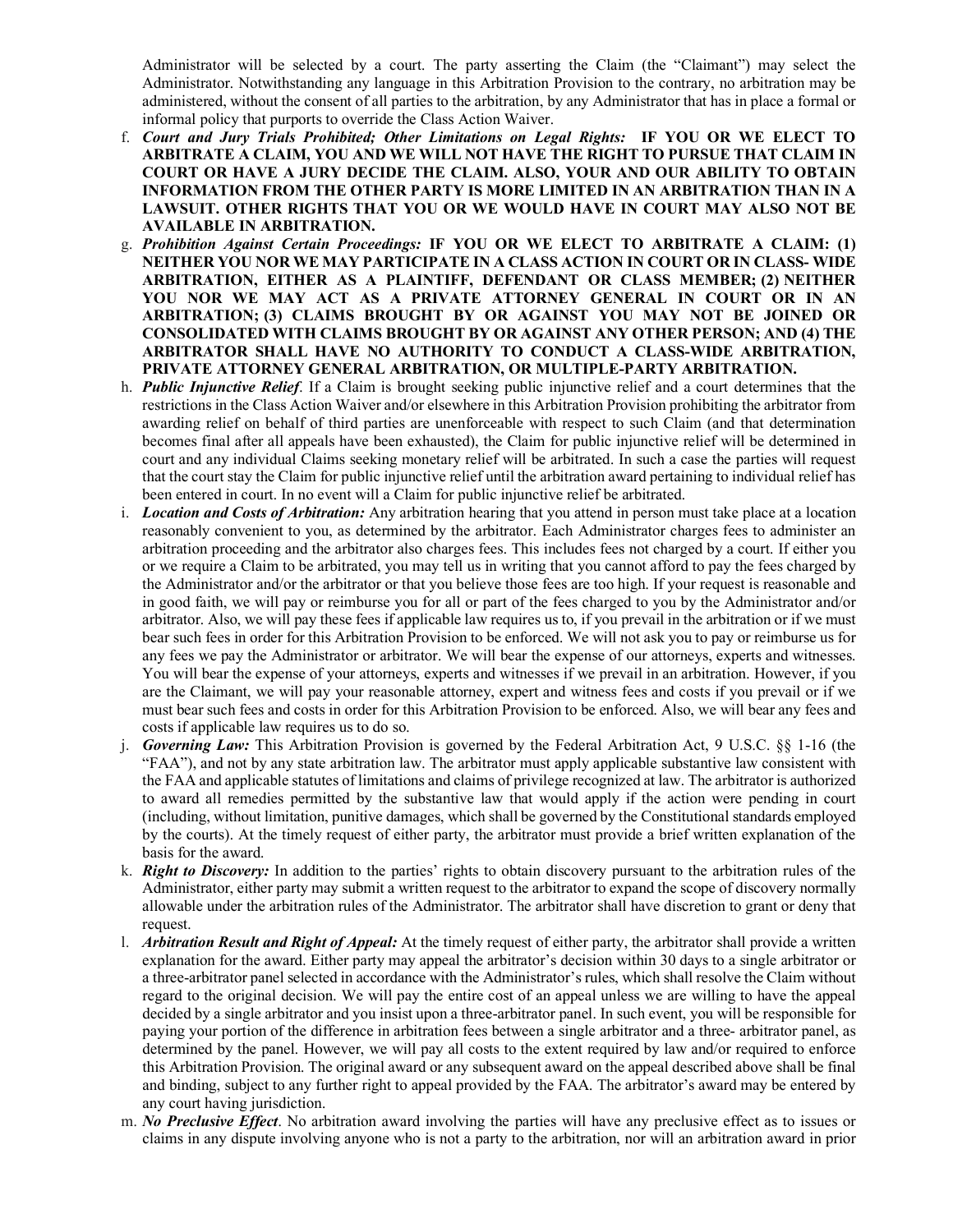disputes involving other parties have preclusive effect in an arbitration between the parties to this Arbitration Provision.

- n. *Rules of Interpretation:* This Arbitration Provision is binding upon and benefits you, your respective heirs, successors and assigns. This Arbitration Provision also is binding upon and benefits us. This Arbitration Provision shall survive the repayment of all amounts owed under this Agreement, any legal proceeding and any bankruptcy, to the extent consistent with applicable bankruptcy law. This Arbitration Provision survives any termination, amendment, expiration or performance of any transaction between you and us and continues in full force and effect unless you and we otherwise agree in writing. In the event of a conflict or inconsistency between this Arbitration Provision, on the one hand, and the applicable arbitration rules or the other terms of this Agreement, on the other hand, this Arbitration Provision shall govern.
- o. *Severability:* If any portion of this Arbitration Provision is deemed invalid or unenforceable, such a finding shall not invalidate any remaining portion of this Arbitration Provision, this Agreement, or any other agreement entered into by you with us. However, notwithstanding any language in this Arbitration Provision or this Agreement to the contrary, the Class Action Waiver is not severable from the remainder of this Arbitration Provision and, in the event that the Class Action Waiver is held to be invalid and unenforceable, and subject to any right of appeal that may exist with respect to such determination, any class action or representative proceeding shall be determined in a court of law and will not be subject to this Arbitration Provision.
	- p. *Notice and Cure; Special Payment***:** Prior to initiating a lawsuit or an arbitration proceeding under this Arbitration Provision, the Claimant shall give the other party or parties written notice of the Claim (a "Claim Notice") and a reasonable opportunity, not less than 30 days, to resolve the Claim. Any Claim Notice to you shall be sent in writing by mail to the address you have provided in your Card application (or any updated address you subsequently provide). Any Claim Notice to us shall be sent by mail to PO Box 85130, Sioux Falls, SD 57118-5130 (or any updated address we subsequently provide), attn: ARBITRATION. Any Claim Notice you send must identify yourself by including your name, address and Account number. Any Claim Notice must explain the nature of the Claim and the relief demanded. You may only submit a Claim Notice on your own behalf and not on behalf of any other party. The Claimant must reasonably cooperate in providing any information about the Claim that the other party reasonably requests and must give the other party a reasonable opportunity to respond to the demand for relief. If: (i) you submit a Claim Notice in accordance with this paragraph on your own behalf (and not on behalf of any other party); (ii) we refuse to provide you with the relief you request; and (iii) an arbitrator subsequently determines that you were entitled to such relief (or greater relief), the arbitrator shall award you at least \$7,500 (not including any arbitration fees and attorneys' fees and costs to which you may be entitled).

# **YOUR BILLING RIGHTS**

## KEEP THIS NOTICE FOR FUTURE USE

This notice tells you about your rights and our responsibilities under the Fair Credit Billing Act.

#### **What To Do If You Find A Mistake On Your Monthly Billing Statement**

If you think there is an error on your monthly billing statement, write to us at the address listed below. In your letter, give us the following information:

- *Account information:* Your name and Account number.
- *Dollar amount:* The dollar amount of the suspected error.
- *Description of problem:* If you think there is an error on your bill, describe what you believe is wrong and why you believe it is a mistake.

You must contact us:

- Within 60 days after the error first appeared on your monthly billing statement.
- At least 3 business days before an automated payment is scheduled, if you want to stop payment on the amount you think is wrong.

You must notify us of any potential errors *in writing*. You may call us, but if you do we are not required to investigate any potential errors and you may have to pay the amount in question.

#### **What Will Happen After We Receive Your Letter**

When we receive your letter, we must do two things: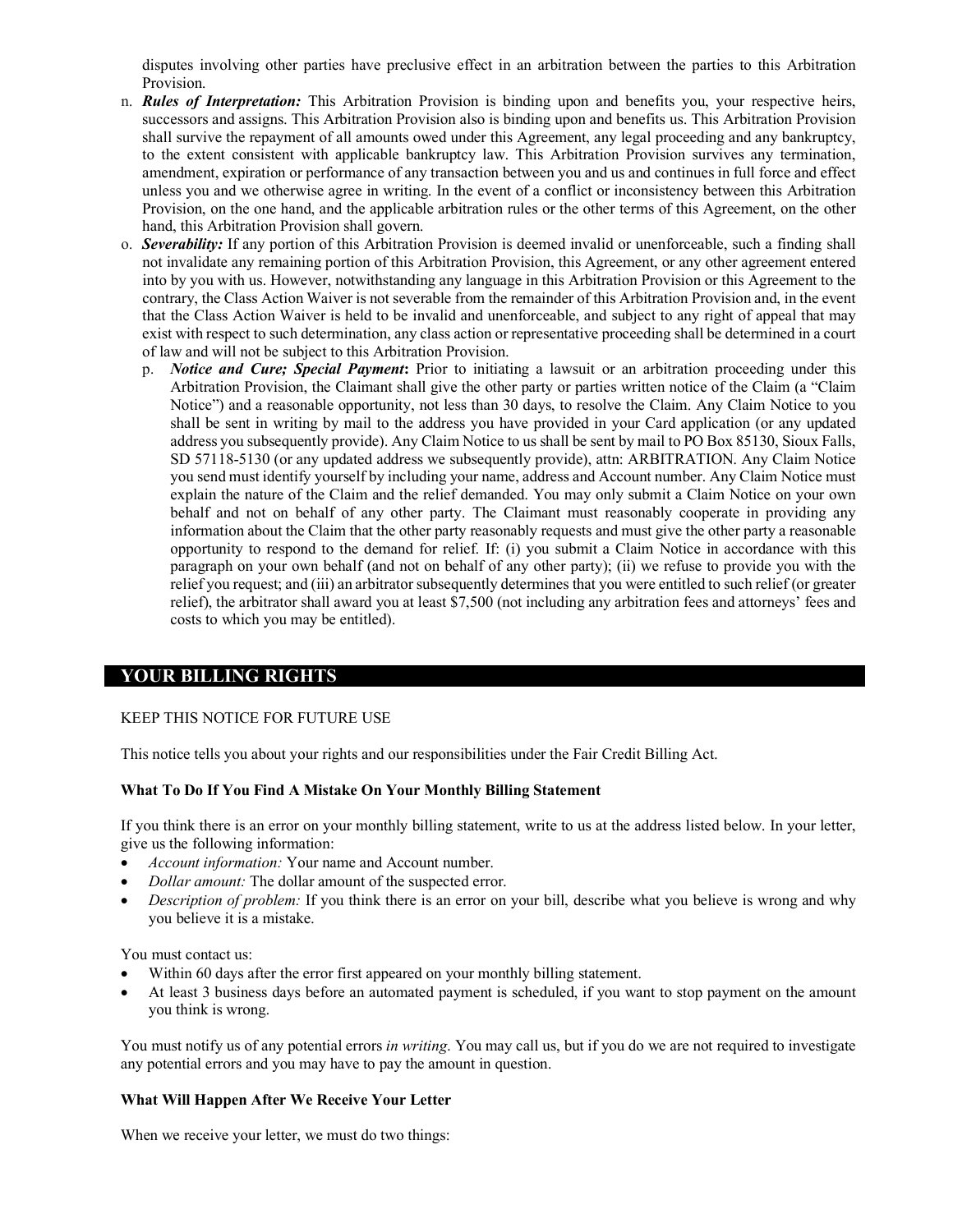- 1. Within 30 days of receiving your letter, we must tell you that we received your letter. We will also tell you if we have already corrected the error.
- 2. Within 90 days of receiving your letter, we must either correct the error or explain to you why we believe the bill is correct.

While we investigate whether or not there has been an error:

- We cannot try to collect the amount in question, or report you as delinquent on that amount.
- The charge in question may remain on your billing statement, and we may continue to charge you interest on that amount.
- While you do not have to pay the amount in question, you are responsible for the remainder of your balance.
- We can apply any unpaid amount against your credit limit.

After we finish our investigation, one of two things will happen:

- *If we made a mistake:* You will not have to pay the amount in question or any interest or other fees related to that amount.
- *If we do not believe there was a mistake:* You will have to pay the amount in question, along with applicable Interest Charges and Fees. We will send you a statement of the amount you owe and the date payment is due. We may then report you as delinquent if you do not pay the amount we think you owe.

If you receive our explanation but still believe your bill is wrong, you must write to us within *10 days* telling us that you still refuse to pay. If you do so, we cannot report you as delinquent without also reporting that you are questioning your bill. We must tell you the name of anyone to whom we reported you as delinquent, and we must let those organizations know when the matter has been settled between us. If we do not follow all of the rules above, you do not have to pay the first \$50.00 of the amount you question even if your bill is correct.

### **Your Rights If You Are Dissatisfied With Your Credit Card Purchases**

If you are dissatisfied with the goods or services that you have purchased with your credit card, and you have tried in good faith to correct the problem with the merchant, you may have the right not to pay the remaining amount due on the purchase. To use this right, all of the following must be true:

- 1. The purchase must have been made in your home state or within 100 miles of your current mailing address, and the purchase price must have been more than \$50.00. (NOTE: Neither of these are necessary if your purchase was based on an advertisement we mailed to you, or if we own the company that sold you the goods or services.)
- 2. You must have used your Card for the Purchase. Purchases made with Cash Advances from an ATM or with a check that accesses your Account do not qualify.
- 3. You must not yet have fully paid for the Purchase.

If all of the criteria above are met and you are still dissatisfied with the purchase, contact us *in writing* at:

The Bank of Missouri PO Box 85130 Sioux Falls, SD 57118-5130

While we investigate, the same rules apply to the disputed amount as discussed above. After we finish our investigation, we will tell you our decision. At that point, if we think you owe an amount and you do not pay, we may report you as delinquent.

# **State Disclosures**

**California Residents:** A married applicant may apply for a separate Account. After credit approval, each applicant shall have the right to use the Account up to the limit of the Account.

**California and Utah Residents:** As required by law, you are hereby notified that a negative credit reporting reflecting on your credit record may be submitted to a Consumer Reporting Agency if you fail to fulfill the terms of your credit obligations.

**Delaware Residents:** Service charges not in excess of those permitted by law will be charged on the outstanding balances from month to month.

**Kentucky Residents:** You may pay the unpaid balance of your credit Account in whole or in part at any time. **New York and Vermont Residents:** We may obtain a consumer report for any legitimate purpose in connection with your Account or your application, including but not limited to reviewing, modifying, renewing and collecting on your